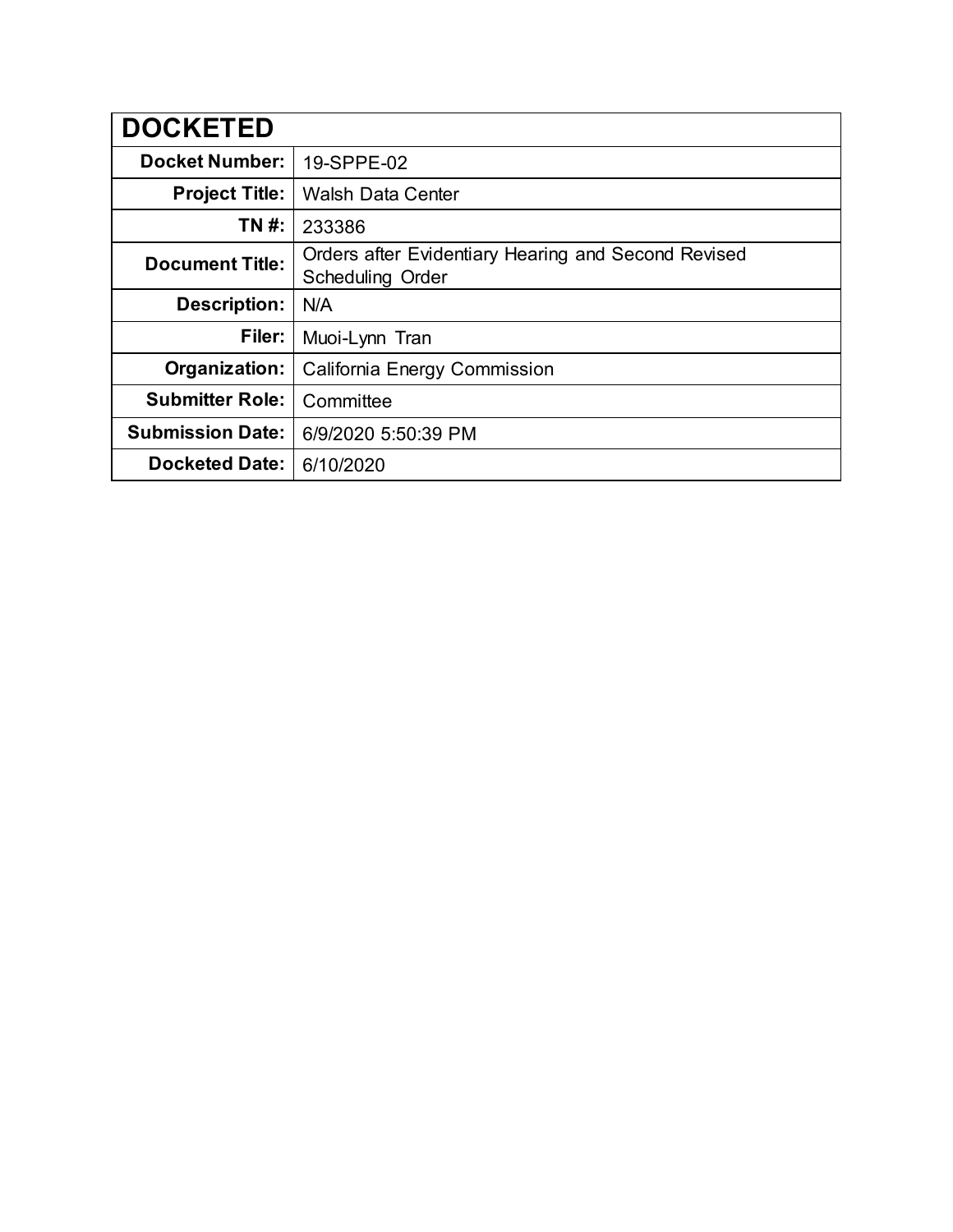

**State of California State Energy Resources Conservation and Development Commission 1516 Ninth Street, Sacramento, CA 95814 1-800-822-6228 – www.energy.ca.gov**

**APPLICATION FOR SMALL POWER PLANT EXEMPTION FOR THE:**

 **Docket No. 19-SPPE-02**

### *WALSH BACKUP GENERATING FACILITY*

# **ORDERS AFTER EVIDENTIARY HEARING AND SECOND REVISED SCHEDULING ORDER**

On June 28, 2019, 651 Walsh Partners, LLC (Applicant) submitted an application (Application) to the California Energy Commission  $(CEC)^1$  $(CEC)^1$  for a small powerplant exemption for the Walsh Backup Generating Facility in Santa Clara, California. $^{\text{2}}$  $^{\text{2}}$  $^{\text{2}}$ 

The Applicant proposes to construct the Walsh Backup Generating Facility (Backup Generators)<sup>[3](#page-1-2)</sup> to be located at 651 Walsh Avenue in Santa Clara, California. The Backup Generators would be used to ensure an uninterruptible power supply for the Walsh Data Center (Data Center).

On May 27, 2020, the CEC Committee<sup>[4](#page-1-3)</sup> appointed to conduct proceedings on the Application held an evidentiary hearing.

## **ORDER ON BRIEFS**

The Committee welcomes legal briefs from the parties. Each party may submit only one brief; there will be no reply briefs allowed. Any party wishing to file a brief shall do so **no later than seven (7) business days** after the Reporter's Transcript from the May 27, 2020, Evidentiary Hearing is filed. All briefs shall be limited to 15 pages; shall be in a font size no less than 12 points; and shall not include any attachments. Briefs shall

<span id="page-1-0"></span><sup>&</sup>lt;sup>1</sup> The CEC is formally known as the "State Energy Resources Conservation and Development Commission." (Pub. Resources Code, § 25200. All subsequent citations are to the Public Resources Code unless otherwise specified.)

<span id="page-1-1"></span><sup>2</sup> [All of the documents related to the Application can be found at:](https://efiling.energy.ca.gov/Lists/DocketLog.aspx?docketnumber=19-SPPE-02)

https://efiling.energy.ca.gov/Lists/DocketLog.aspx?docketnumber=19-SPPE-02.

<span id="page-1-2"></span><sup>&</sup>lt;sup>3</sup> The Backup Generators: 33 diesel-fired generators distributed in two different redundant configurations<sup>3</sup> to provide up to 80 MW, the maximum building load of the Data Center.

<span id="page-1-3"></span><sup>4</sup> The CEC designated a Committee consisting of Karen Douglas, Commissioner and Presiding Member, and Patty Monahan, Commissioner and Associate Member, to preside over the Application on July 15, 2019 (TN 228984).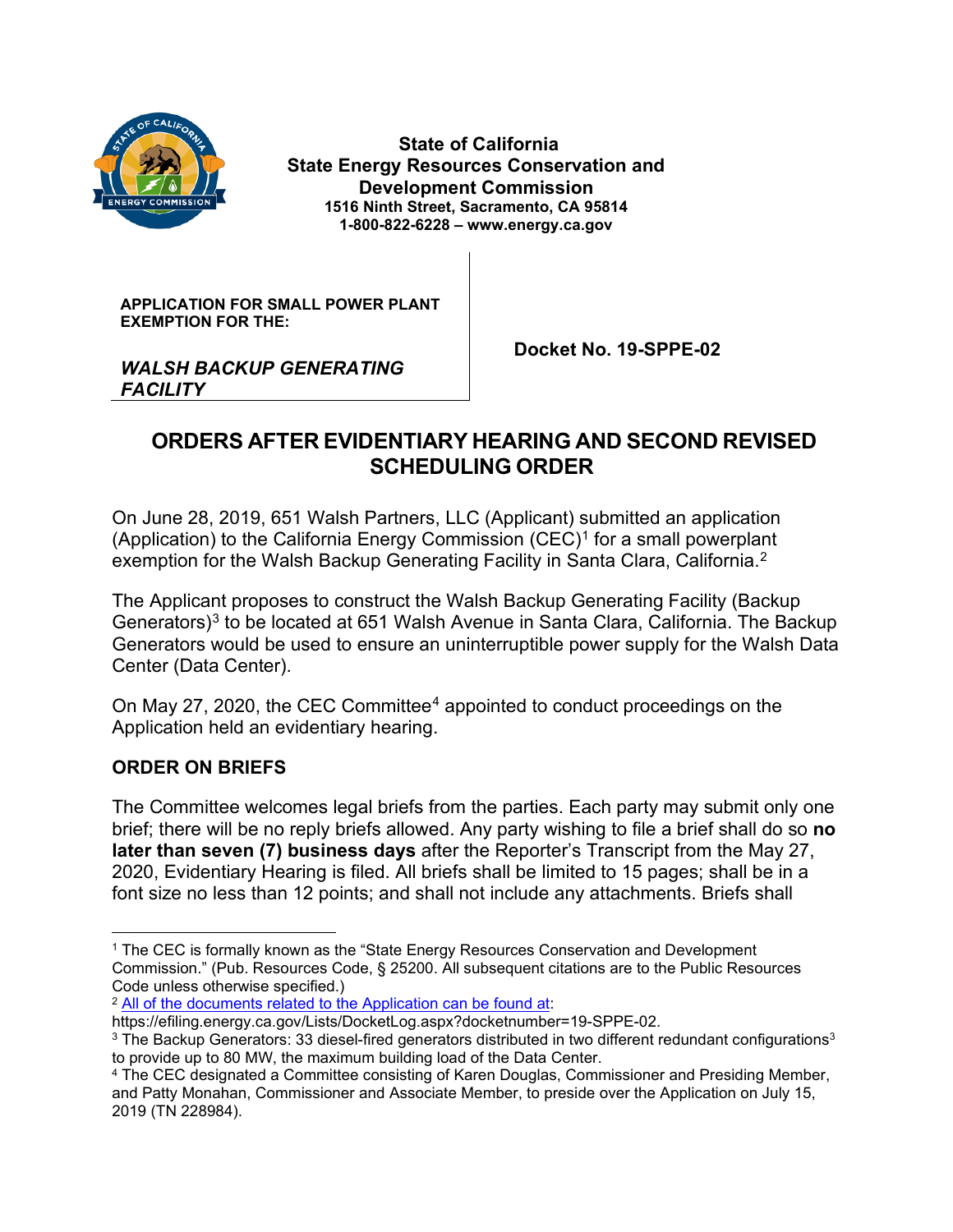apply the law to the evidence in the hearing record, citing the evidence by exhibit and page numbers.

While the parties may include other topics in their briefs, the parties are invited, but not required, to respond to the following questions:

- 1. Page [5](#page-2-0).8-15 of the Initial Study/Mitigated Negative Declaration<sup>5</sup> states in pertinent part: "[T]he Cap-and-Trade Program, through the regulation of upstream electricity producers, would account for GHG emissions from the project and require emissions from covered sectors to be reduced by the amount needed to achieve AB 32's 2030 goal." How does the Cap-and-Trade Program apply, if at all, to the analysis under CEQA Guideline 15064.4, of the greenhouse gas emissions from the electricity consumption of the proposed project?
- 2. Explain whether the incremental contribution of the project's greenhouse gas emissions indirectly caused by the electricity consumption of the proposed project are significant.

## **SCHEDULING ORDER**

The schedule attached to this Notice **supersedes** all other schedules issued by the **Committee.** 

## **PUBLIC ADVISOR AND OTHER CEC CONTACTS**

The CEC's Public Advisor's Office provides the public assistance in participating in CEC proceedings. For information on how to participate in this proceeding, please contact the [Public Advisor, Noemí O. Gallardo,](mailto:publicadvisor@energy.ca.gov) at publicadvisor@energy.ca.gov, or by phone at (916) 654-4489, or toll free at (800) 822-6228.

Questions of a procedural nature should be directed to [Susan Cochran, Hearing Officer,](mailto:susan.cochran@energy.ca.gov) at susan.cochran@energy.ca.gov or (916) 654-3965.

Technical questions concerning the SPPE should be addressed to [Leonidas \(Lon\)](mailto:leonidas.payne@energy.ca.gov)  [Payne, Project Manager,](mailto:leonidas.payne@energy.ca.gov) at leonidas.payne@energy.ca.gov or at (916) 651-0966.

Media inquiries should be sent to the [Media and Public Communications Office](mailto:mediaoffice@energy.ca.gov) at mediaoffice@energy.ca.gov or (916) 654-4989.

<span id="page-2-0"></span><sup>5</sup> TN 232078.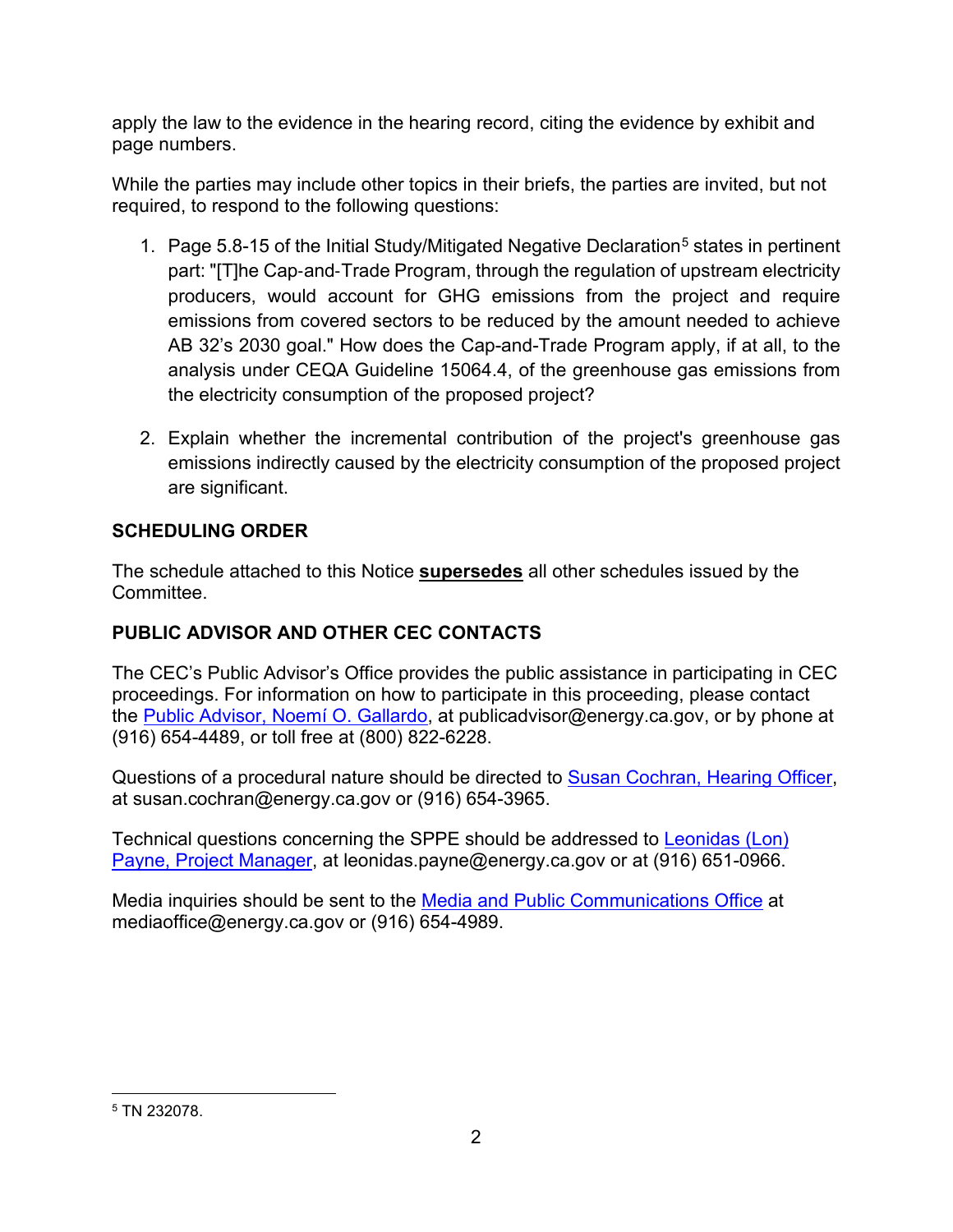## **AVAILABILITY OF DOCUMENTS**

Information about the Application, as well as notices and other relevant documents pertaining to this proceeding, may be viewed on the [CEC's web page](https://ww2.energy.ca.gov/sitingcases/walsh/) at:

https://ww2.energy.ca.gov/sitingcases/walsh/

#### **IT IS SO ORDERED.**

Dated June 9, 2020

Dated June 9, 2020

### *APPROVED BY:*

*APPROVED BY:*

\_\_\_\_\_\_\_\_\_\_\_\_\_\_\_\_\_\_\_\_\_\_\_\_\_\_ Karen Douglas Commissioner and Presiding Member Walsh Backup Generating Facility SPPE **Committee** 

Patty Monahan Commissioner and Associate Member Walsh Backup Generating Facility SPPE **Committee** 

\_\_\_\_\_\_\_\_\_\_\_\_\_\_\_\_\_\_\_\_\_\_\_\_\_